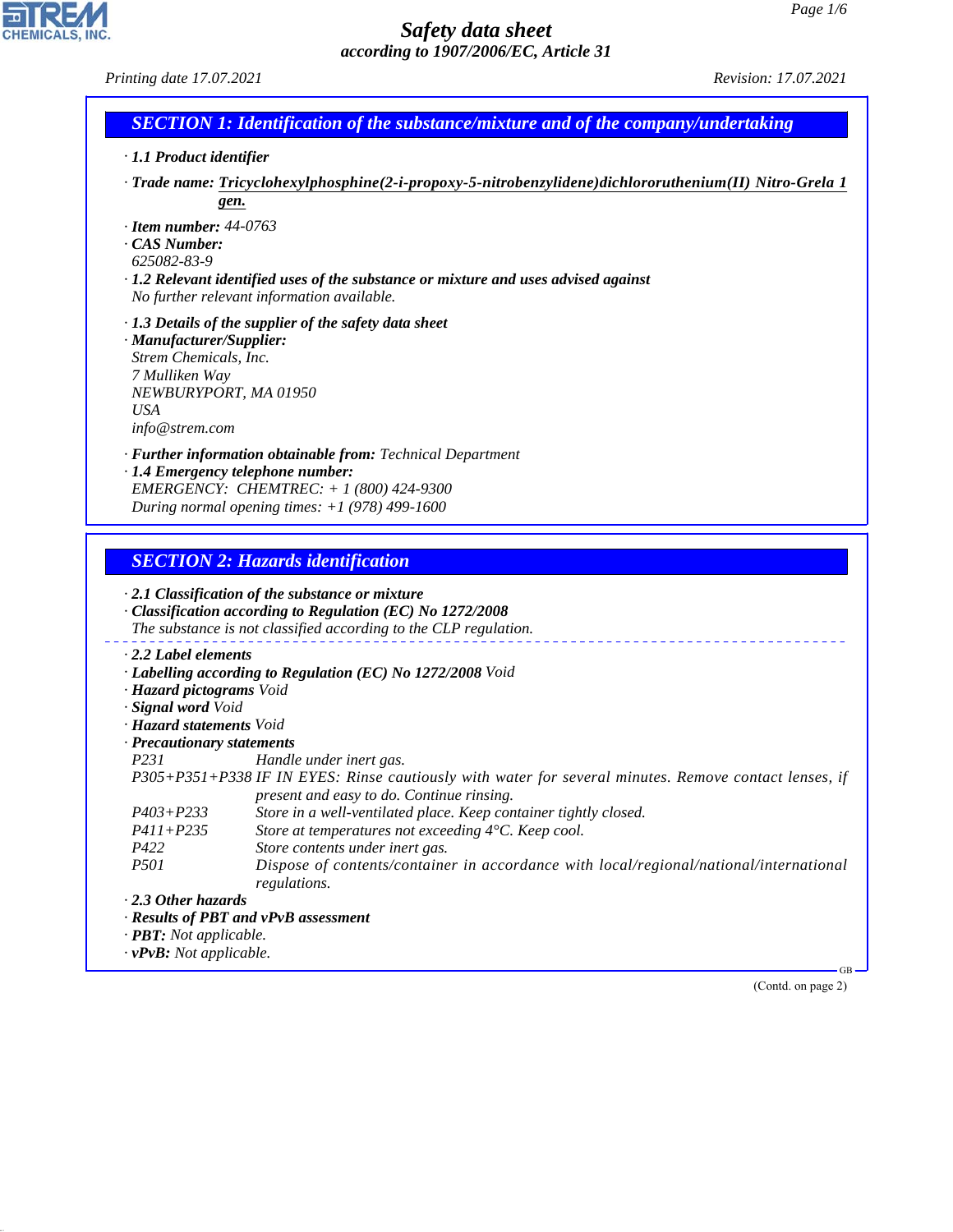*Printing date 17.07.2021 Revision: 17.07.2021*

*Trade name: Tricyclohexylphosphine(2-i-propoxy-5-nitrobenzylidene)dichlororuthenium(II) Nitro-Grela 1 gen.*

(Contd. of page 1)

*SECTION 3: Composition/information on ingredients*

*· 3.1 Chemical characterisation: Substances*

*· CAS No. Description*

*625082-83-9 Tricyclohexylphosphine(2-i-propoxy-5-nitrobenzylidene) dichlororuthenium(II) Nitro-Grela 1 gen.*

# *SECTION 4: First aid measures*

- *· 4.1 Description of first aid measures*
- *· General information: No special measures required.*
- *· After inhalation: Supply fresh air; consult doctor in case of complaints.*
- *· After skin contact: Generally the product does not irritate the skin.*
- *· After eye contact: Rinse opened eye for several minutes under running water. Then consult a doctor.*
- *· After swallowing: If symptoms persist consult doctor.*
- *· 4.2 Most important symptoms and effects, both acute and delayed No further relevant information available.*
- *· 4.3 Indication of any immediate medical attention and special treatment needed*
- *No further relevant information available.*

#### *SECTION 5: Firefighting measures*

- *· 5.1 Extinguishing media*
- *· Suitable extinguishing agents: Use fire extinguishing methods suitable to surrounding conditions.*
- *· 5.2 Special hazards arising from the substance or mixture No further relevant information available.*
- *· 5.3 Advice for firefighters*
- *· Protective equipment: No special measures required.*

### *SECTION 6: Accidental release measures*

- *· 6.1 Personal precautions, protective equipment and emergency procedures Not required.*
- *· 6.2 Environmental precautions: Do not allow to enter sewers/ surface or ground water.*
- *· 6.3 Methods and material for containment and cleaning up: Dispose contaminated material as waste according to item 13.*
- *· 6.4 Reference to other sections*
- *See Section 7 for information on safe handling.*
- *See Section 8 for information on personal protection equipment.*
- *See Section 13 for disposal information.*

### *SECTION 7: Handling and storage*

- *· 7.1 Precautions for safe handling No special measures required. Open and handle receptacle with care.*
- *· Handling: Handle under inert gas.*
- *· Information about fire and explosion protection: No special measures required.*
- *· 7.2 Conditions for safe storage, including any incompatibilities*
- *· Storage: Keep cool. Store contents under inert gas.*

44.1.1

(Contd. on page 3)

GB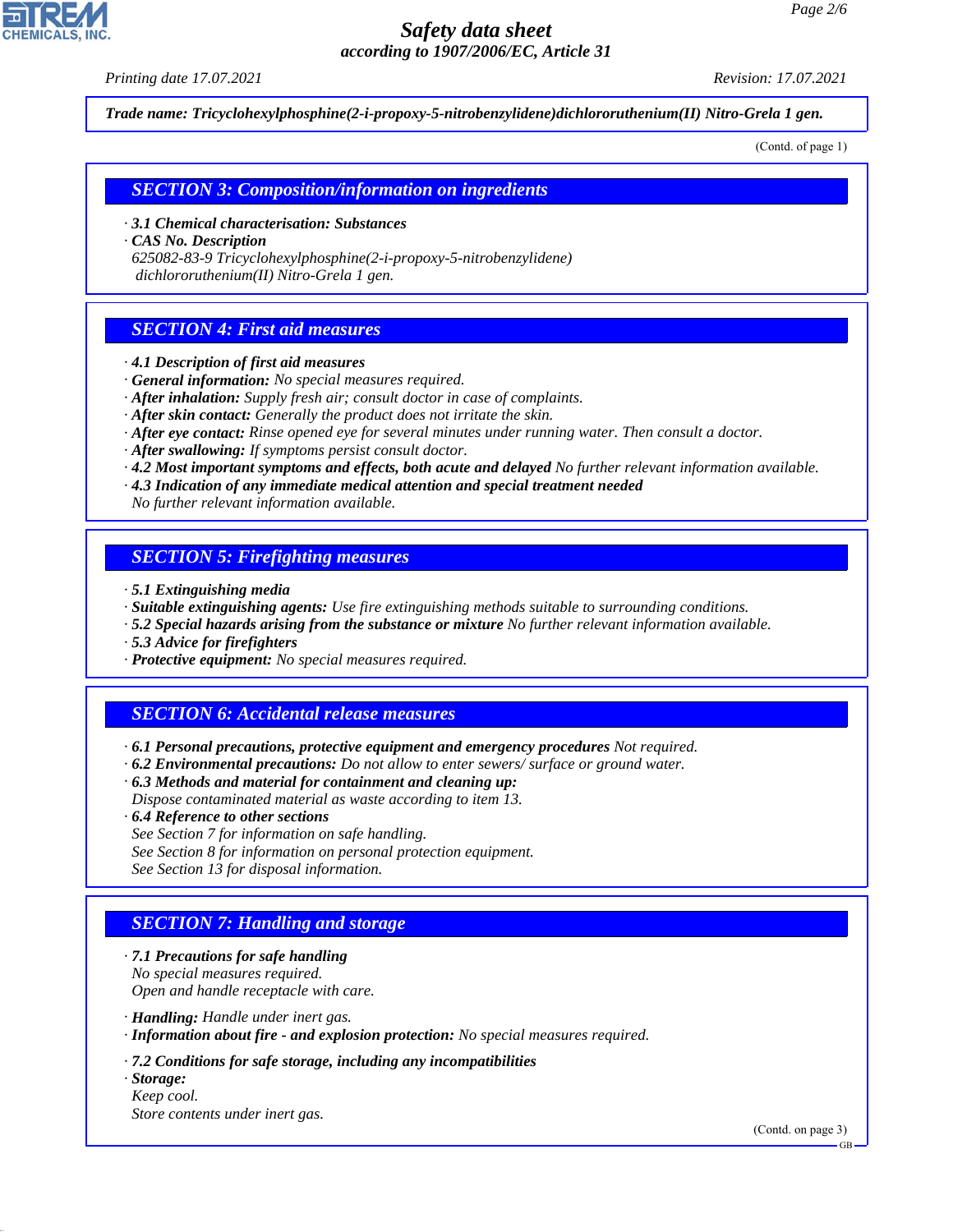*Printing date 17.07.2021 Revision: 17.07.2021*

(Contd. of page 2)

*Trade name: Tricyclohexylphosphine(2-i-propoxy-5-nitrobenzylidene)dichlororuthenium(II) Nitro-Grela 1 gen.*

- *· Requirements to be met by storerooms and receptacles: No special requirements.*
- *· Information about storage in one common storage facility: Not required.*
- *· Further information about storage conditions: None.*
- *· Recommended storage temperature: Store at temperatures not exceeding 4 °C. Keep cool.*
- *· 7.3 Specific end use(s) No further relevant information available.*

#### *SECTION 8: Exposure controls/personal protection*

- *· Additional information about design of technical facilities: No further data; see item 7.*
- *· 8.1 Control parameters*
- *· Ingredients with limit values that require monitoring at the workplace: Not required.*
- *· Additional information: The lists valid during the making were used as basis.*
- *· 8.2 Exposure controls*
- *· Personal protective equipment:*
- *· General protective and hygienic measures:*
- *The usual precautionary measures are to be adhered to when handling chemicals.*
- *· Respiratory protection: Not required.*
- *· Protection of hands:*



44.1.1

\_S*Protective gloves*

*The glove material has to be impermeable and resistant to the product/ the substance/ the preparation.*

*Due to missing tests no recommendation to the glove material can be given for the product/ the preparation/ the chemical mixture.*

*Selection of the glove material on consideration of the penetration times, rates of diffusion and the degradation · Material of gloves*

*The selection of the suitable gloves does not only depend on the material, but also on further marks of quality and varies from manufacturer to manufacturer.*

*· Penetration time of glove material*

*The exact break through time has to be found out by the manufacturer of the protective gloves and has to be observed.*

*· Eye protection: Safety glasses*

| .9.1 Information on basic physical and chemical properties |                           |                    |
|------------------------------------------------------------|---------------------------|--------------------|
| <b>General Information</b>                                 |                           |                    |
| $\cdot$ Appearance:                                        |                           |                    |
| Form:                                                      | Powder                    |                    |
| Colour:                                                    | <i>Brown</i>              |                    |
| $\cdot$ Odour:                                             | Characteristic            |                    |
| Odour threshold:                                           | Not determined.           |                    |
| $\cdot$ pH-value:                                          | Not applicable.           |                    |
| $\cdot$ Change in condition                                |                           |                    |
| Melting point/freezing point:                              | Undetermined.             |                    |
| Initial boiling point and boiling range: Undetermined.     |                           |                    |
| · Flash point:                                             | Not applicable.           |                    |
| $\cdot$ Flammability (solid, gas):                         | Product is not flammable. |                    |
| $\cdot$ Ignition temperature:                              |                           |                    |
| Decomposition temperature:                                 | Not determined.           |                    |
|                                                            |                           | (Contd. on page 4) |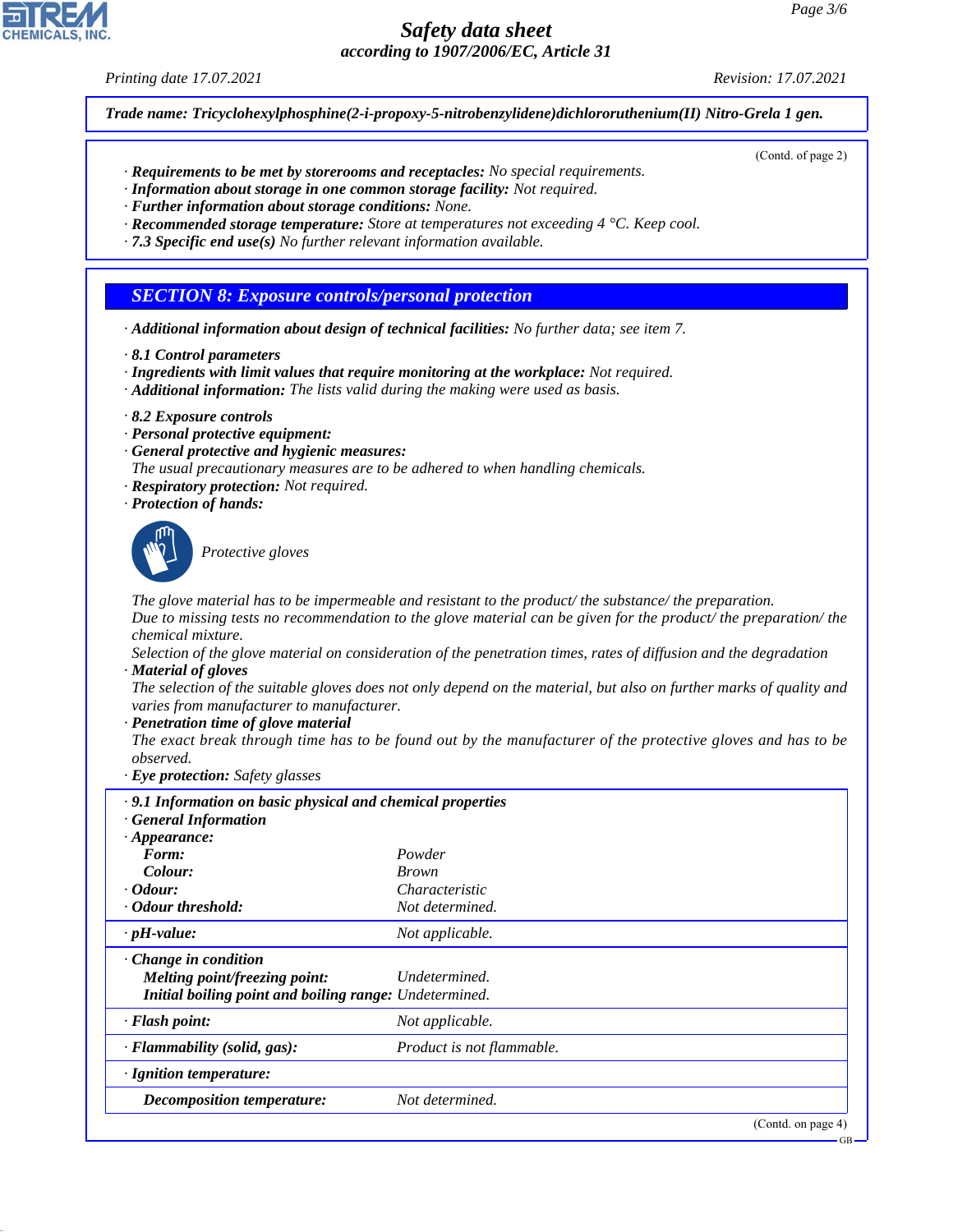*Printing date 17.07.2021 Revision: 17.07.2021*

*Trade name: Tricyclohexylphosphine(2-i-propoxy-5-nitrobenzylidene)dichlororuthenium(II) Nitro-Grela 1 gen.*

|                                                                                        | (Contd. of page 3)                                                       |
|----------------------------------------------------------------------------------------|--------------------------------------------------------------------------|
| $\cdot$ Auto-ignition temperature:                                                     | Not determined.                                                          |
| $\cdot$ Explosive properties:                                                          | Product does not present an explosion hazard.                            |
| $\cdot$ Explosion limits:<br>Lower:<br><b>Upper:</b>                                   | Not determined.<br>Not determined.                                       |
| · Vapour pressure:                                                                     | Not applicable.                                                          |
| $\cdot$ Density:<br>· Relative density<br>· Vapour density<br>$\cdot$ Evaporation rate | Not determined.<br>Not determined.<br>Not applicable.<br>Not applicable. |
| · Solubility in / Miscibility with<br>water:                                           | <i>Insoluble.</i>                                                        |
| · Partition coefficient: n-octanol/water:                                              | Not determined.                                                          |
| · Viscosity:<br>Dynamic:<br>Kinematic:                                                 | Not applicable.<br>Not applicable.                                       |
| · Solvent content:<br>Organic solvents:<br>$VOC$ (EC)<br>.9.2 Other information        | $0.0\%$<br>0.00%<br>No further relevant information available.           |

### *SECTION 10: Stability and reactivity*

- *· 10.1 Reactivity No further relevant information available.*
- *· 10.2 Chemical stability*
- *· Thermal decomposition / conditions to be avoided: No decomposition if used according to specifications.*
- *· 10.3 Possibility of hazardous reactions No dangerous reactions known.*
- *· 10.4 Conditions to avoid No further relevant information available.*
- *· 10.5 Incompatible materials: No further relevant information available.*
- *· 10.6 Hazardous decomposition products: No dangerous decomposition products known.*

# *SECTION 11: Toxicological information*

- *· 11.1 Information on toxicological effects*
- *· Acute toxicity Based on available data, the classification criteria are not met.*
- *· Primary irritant effect:*

44.1.1

- *· Skin corrosion/irritation Based on available data, the classification criteria are not met.*
- *· Serious eye damage/irritation Based on available data, the classification criteria are not met.*
- *· Respiratory or skin sensitisation Based on available data, the classification criteria are not met.*
- *· CMR effects (carcinogenity, mutagenicity and toxicity for reproduction)*
- *· Germ cell mutagenicity Based on available data, the classification criteria are not met.*
- *· Carcinogenicity Based on available data, the classification criteria are not met.*
- *· Reproductive toxicity Based on available data, the classification criteria are not met.*
- *· STOT-single exposure Based on available data, the classification criteria are not met.*
- *· STOT-repeated exposure Based on available data, the classification criteria are not met.*

(Contd. on page 5)

GB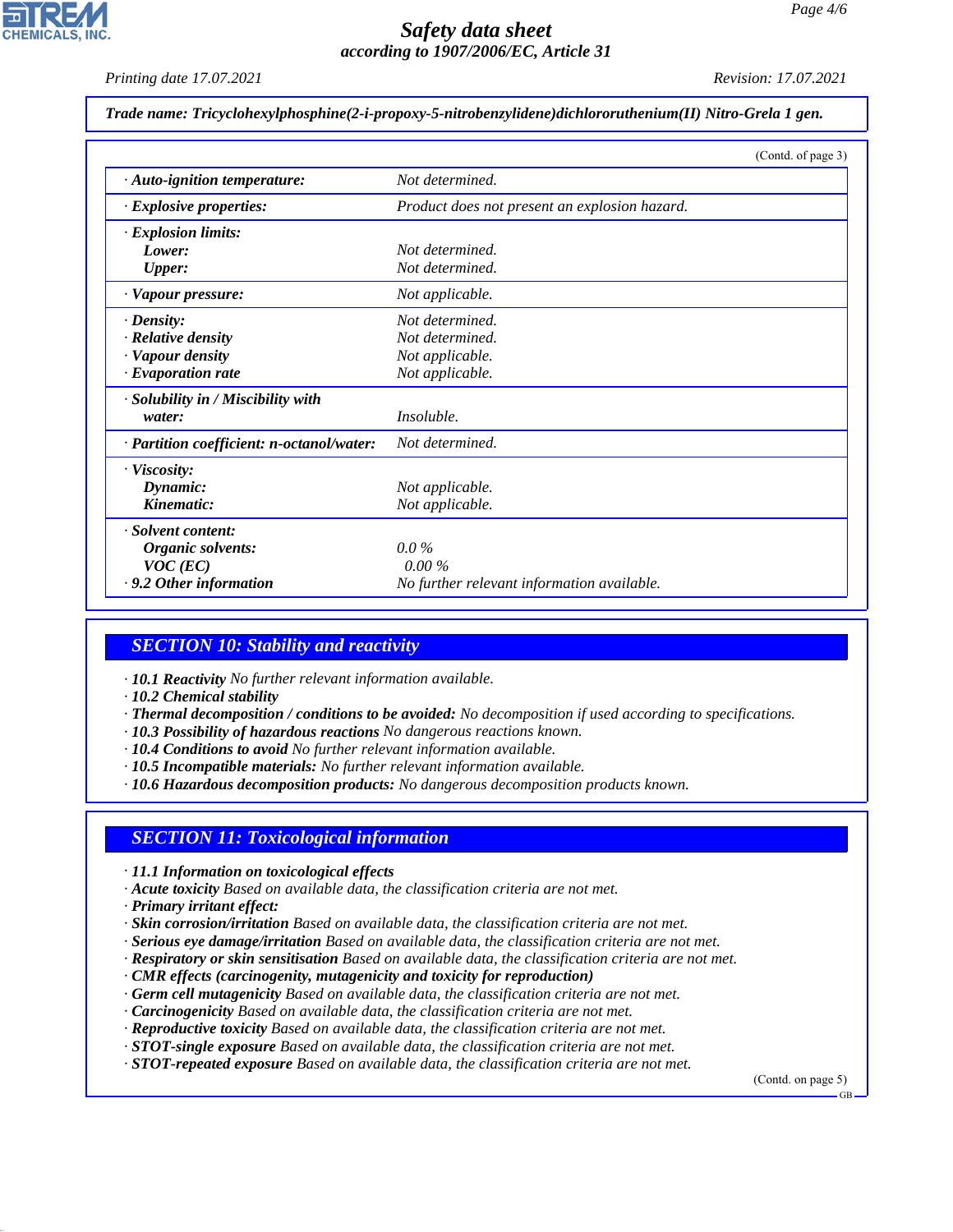*Printing date 17.07.2021 Revision: 17.07.2021*

*Trade name: Tricyclohexylphosphine(2-i-propoxy-5-nitrobenzylidene)dichlororuthenium(II) Nitro-Grela 1 gen.*

*· Aspiration hazard Based on available data, the classification criteria are not met.*

(Contd. of page 4)

#### *SECTION 12: Ecological information*

- *· 12.1 Toxicity*
- *· Aquatic toxicity: No further relevant information available.*
- *· 12.2 Persistence and degradability No further relevant information available.*
- *· 12.3 Bioaccumulative potential No further relevant information available.*
- *· 12.4 Mobility in soil No further relevant information available.*
- *· Additional ecological information:*
- *· General notes:*
	- *Water hazard class 1 (German Regulation) (Self-assessment): slightly hazardous for water Do not allow undiluted product or large quantities of it to reach ground water, water course or sewage system.*
- *· 12.5 Results of PBT and vPvB assessment*
- *· PBT: Not applicable.*
- *· vPvB: Not applicable.*
- *· 12.6 Other adverse effects No further relevant information available.*

#### *SECTION 13: Disposal considerations*

- *· 13.1 Waste treatment methods*
- *· Recommendation Disposal must be made according to official regulations.*
- *· Uncleaned packaging:*
- *· Recommendation: Disposal must be made according to official regulations.*

| <b>SECTION 14: Transport information</b>                                                  |                 |
|-------------------------------------------------------------------------------------------|-----------------|
| $\cdot$ 14.1 UN-Number<br>· ADR, ADN, IMDG, IATA                                          | not regulated   |
| $\cdot$ 14.2 UN proper shipping name<br>· ADR, ADN, IMDG, IATA                            | not regulated   |
| $\cdot$ 14.3 Transport hazard class(es)                                                   |                 |
| · ADR, ADN, IMDG, IATA<br>· Class                                                         | not regulated   |
| · 14.4 Packing group<br>· ADR, IMDG, IATA                                                 | not regulated   |
| · 14.5 Environmental hazards:                                                             | Not applicable. |
| $\cdot$ 14.6 Special precautions for user                                                 | Not applicable. |
| $\cdot$ 14.7 Transport in bulk according to Annex II of<br><b>Marpol and the IBC Code</b> | Not applicable. |
| · UN "Model Regulation":                                                                  | not regulated   |

(Contd. on page 6)

GB



44.1.1